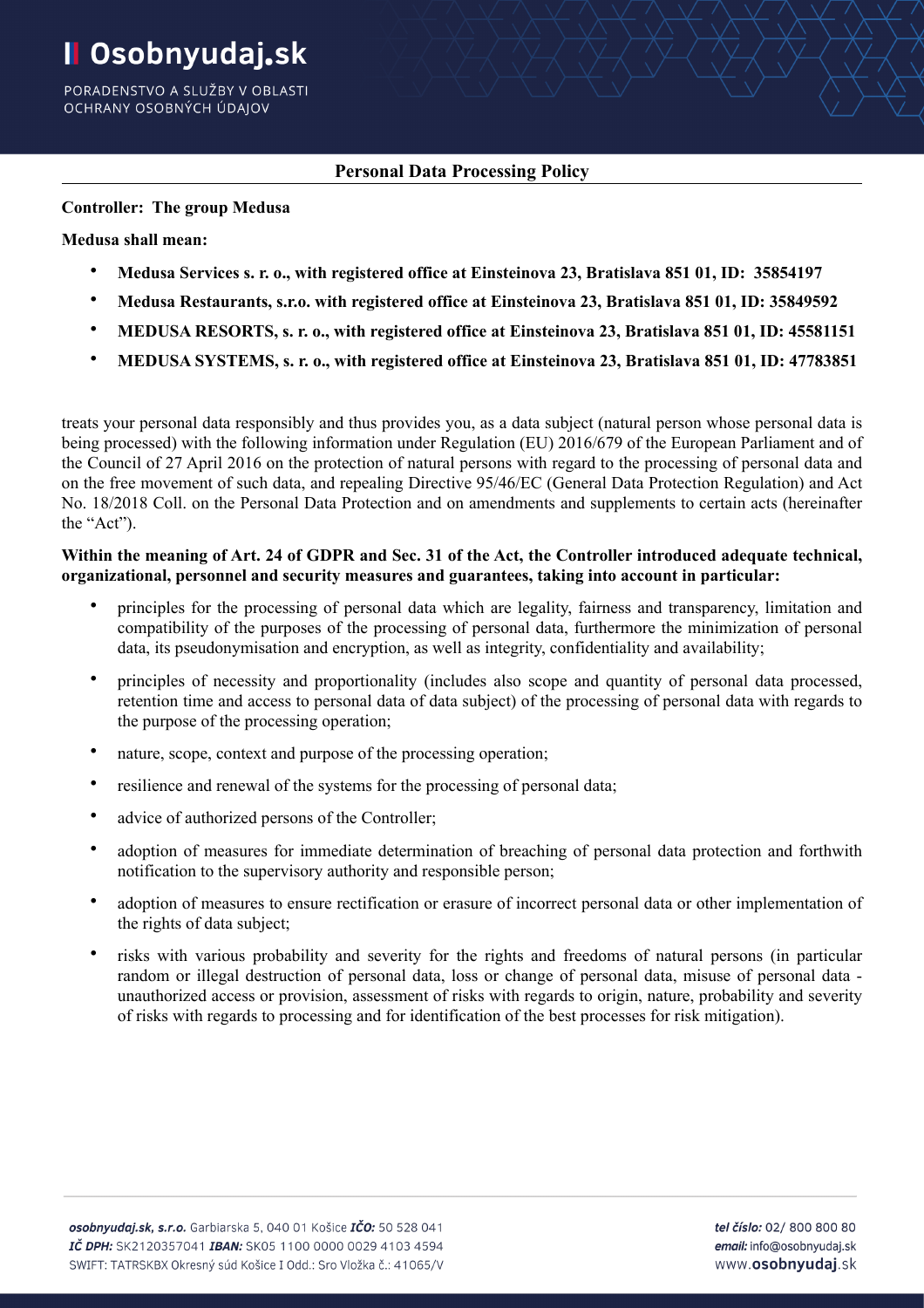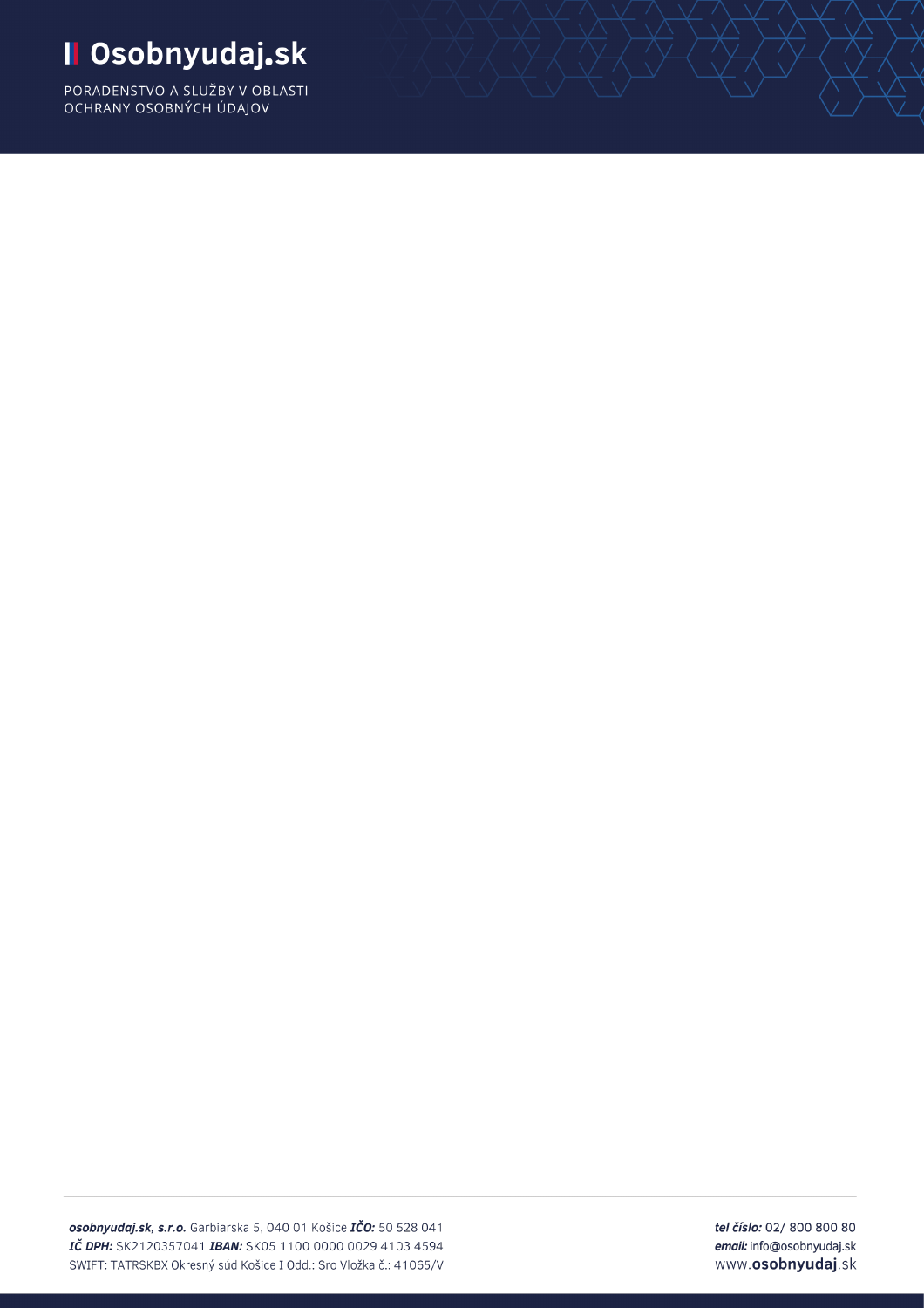PORADENSTVO A SLUŽBY V OBLASTI OCHRANY OSOBNÝCH ÚDAJOV

## **PROCESSING OPERATIONS OF THE CONTROLLER**

#### **Wages and Human Resources**

**Purpose of the processing of personal data -** maintaining records of wages and human resources of employees in an employment relationship, civil servant relationship or other similar relationship (e.g. agreements on work performed outside employment relationship) with an employer being the Controller,

**Categories of personal data processed** - name, surname, maiden name, previous surname, title, permanent/ temporary residence, date of birth, place of birth, birth number, nationality, citizenship, sex, bank account of a natural person, marital status, education, practice , ID card number, signature, basic salary, personal evaluation, job and functional status, work commencement date , salary category, place of work, e-mail address, telephone number, data for statistics, name of health insurance company, data from supplementary pension savings contract, SDS saver data, hours worked, amounts affected by enforcement by a court or administrative authority, pecuniary penalties and fines, as well as compensation imposed on an employee by enforceable decision of competent authorities, data on incapacity for work, data on important personal obstacles to work, data on changed capability for work, degree of disability, data from employment confirmation, data on employee registration in the register of unemployed citizens, data on maternity and parental leave, data on pension, type of pension, annual total of paid pension, capacity to legal acts, data from integrity document, personal data processed on confirmations, certificates of passed exams and educational activities, data in CV or others, if required by a special legal regulation or other legal basis of the processing of personal data.

**Special categories of personal data processed** - special categories of personal data are not processed.

**Categories of data subjects -** employees of the Controller, former employees of the Controller, job seekers, family members of employees of the Controller.

**Provision of personal data to third parties** - courts, law enforcement authorities, health insurance companies, Social Insurance Company, supplementary pension savings banks, pension management companies, tax authorities, enforcement bodies, government and public authorities for control and supervision (e.g. labour inspectorate), Central Office of Labour, Social Affairs and Family of the Slovak Republic, employee representatives, inspectors of the Office for Personal Data Protection of the Slovak Republic, another authorized entity in accordance with the Personal Data Protection Act or other special legislation.

**Cross-border transfer of personal data** - not performed.

**Information on the existence of automated decision making, including profiling** - not performed.

**Time limits for the erasure of personal data**

**Obligations of an employer towards a health insurance company** - 10 years

**Obligations of an employer towards the Social Insurance Company** - 10 years

**Tax obligations** - 10 years

**Enforcements** - 20 years

**Records of attendance, leaves** - 5 years

**Employer´s wage policy** - 70 years

#### **Obligations of an employer with regards to employment relationship or similar relationship -** 70 years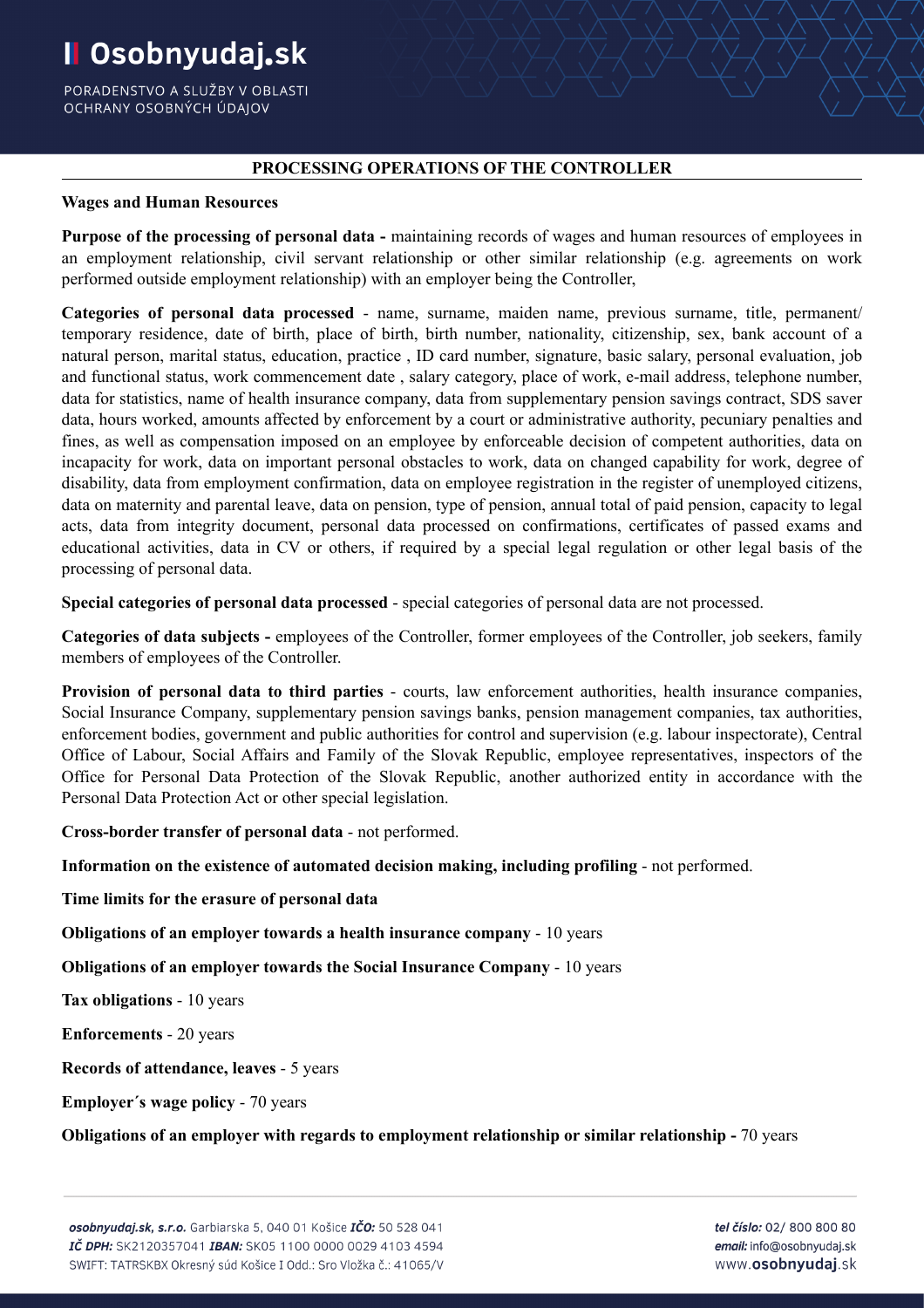PORADENSTVO A SLUŽBY V OBLASTI OCHRANY OSOBNÝCH ÚDAJOV

**Legal basis for the processing of personal data** - Council Regulation (EEC) No. 311/76 on the compilation of statistics on foreign workers, Council Regulation (EEC) No. 1612/68 on freedom of movement for workers within the Community, Act No. 18/2018 Coll. on the Protection of Personal Data and on amendments to certain acts, Act No. 311/2001 Coll. the Labour Code, Act No. 552/2003 Coll. on the Performance of Works in the Public Interest, as amended,

Act No. 553/2003 Coll. on Remuneration of Certain Employees in the Performance of Work in the Public Interest and on amendments to certain acts, as amended, Act No. 595/2003 Coll. on Income Tax as amended, Act No. 563/2009 Coll. on Tax Administration (Tax Code) and on amendments to certain acts, as amended, Act No. 461/2003 Coll. on Social Insurance, as amended, Act No. 600/2003 Coll. on Child Benefit and on the amendment of Act No. 461/2003 Coll. on Social Insurance, as amended, Act No. 462/2003 Coll. on Compensation of Incomes in Case of Temporary Incapacity for Work of an Employee and on amendments to certain acts, as amended, Act No. 580/2004 Coll. on Health Insurance and on amendments to certain acts, as amended, Act No. 650/2004 Coll. on Supplementary Pension Savings, as amended, Act No. 448/2008 Coll. on Social Services, as amended, Act No. 5/2004 Coll. on Employment Services, as amended, Act No. 82/2005 Coll. on Illegal Work and Illegal Employment, as amended, Act No. 152/1994 Coll. on the Social Fund and on the amendment of Act No. 286/1992 Coll. on Income Taxes, as amended, Act No. 43/2004 Coll. on Retirement Pension Savings, Act No. 570/2005 Coll. on Conscription, Act No. 42/1994 Coll. on Civil Protection of the Population, as amended, Act No. 314/2001 Coll. on Fire Protection, Act No. 124/2006 Coll. on Safety and Health Protection at Work, Act No. 355/2007 Coll. on Protection, Promotion and Development of Public Health and related legislation, Act No. 179/2011 Coll. on Economic Mobilization and on amendment of Act No. 387/2002 Coll. on State Management in Crisis Situations Outside the Time of War and State of War, as amended, Act No. 215/2004 Coll. on Protection of Classified Information and on amendments to certain acts, as amended, Act No. 233/1995 Coll. on Enforcement Bodies and Enforcement (the Enforcement Code), Act No. 663/2007 Coll. on Minimum Wage, Act No. 317/2009 Coll. on Pedagogical and Professional Staff and on amendments to certain acts, Act No. 283/2002 Coll. on Travel Expenses.

## **Accounting Documents**

**Purpose of the processing of personal data -** processing orders, received and sent invoices, contact with banks, keeping treasury, providing cash income and expenses, warehouse management, inventory of fixed assets (including automatic depreciation) and small property, single/double bookkeeping of the organization.

**Categories of personal data processed -** title, name, surname, address, telephone number, e-mail address, date of birth, type and number of ID document, vehicle reg. number, bank account number or other if required by a special legal regulation or other basis for the processing of personal data.

**Special categories of personal data processed** - special categories of personal data are not processed.

**Categories of data subjects -** employees of the Controller, former employees of the Controller, cooperating entities of the Controller (e.g. suppliers or sub-contractors)

**Provision of personal data to third parties** - court, law enforcement authorities, health insurance companies, Social Insurance Company, tax office, inspectors of the Office for Personal Data Protection of the Slovak Republic, another authorized entity in accordance with the Personal Data Protection Act or other special legislation.

**Cross-border transfer of personal data** - not performed.

**Information on the existence of automated decision making, including profiling** - not performed.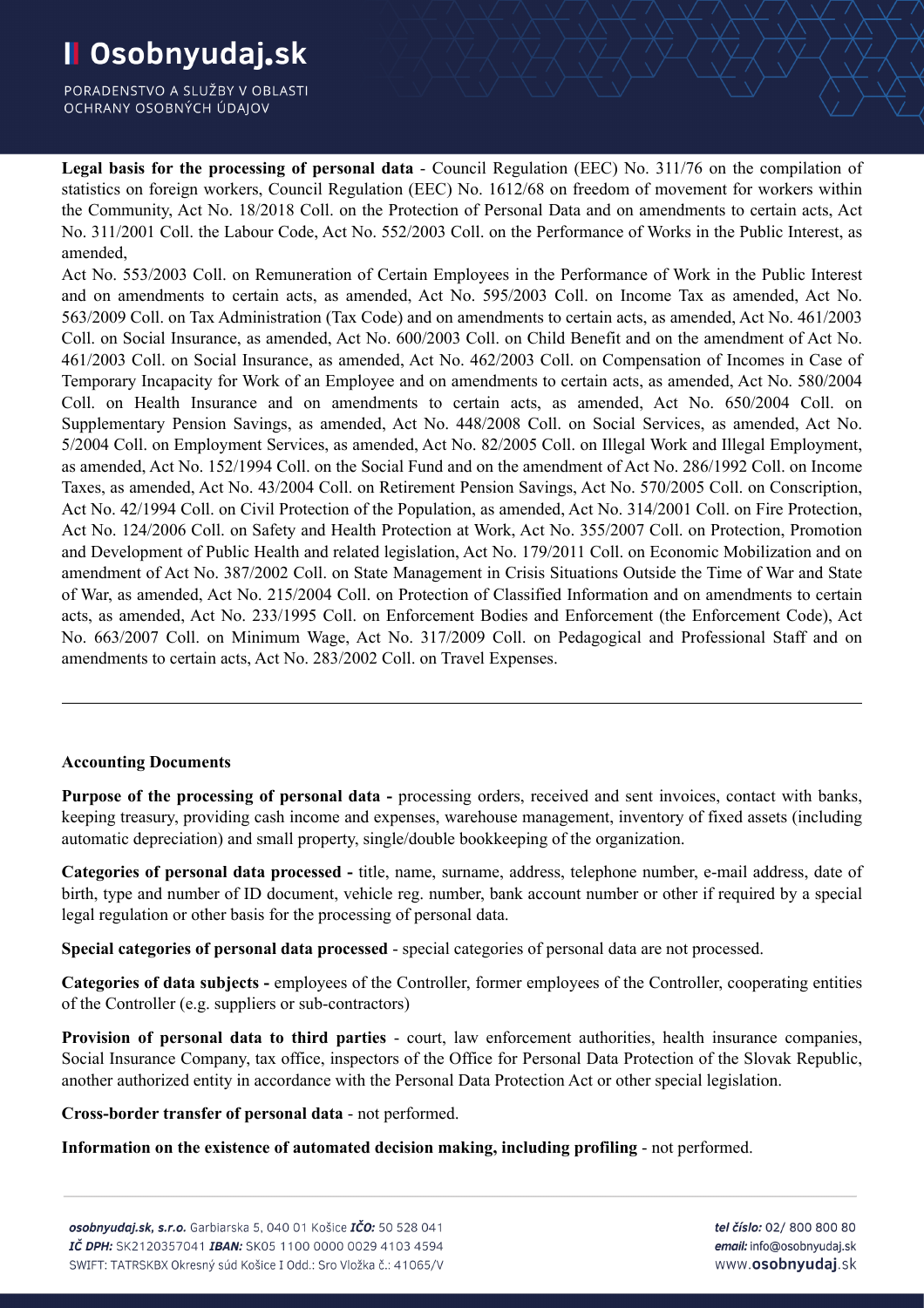PORADENSTVO A SLUŽBY V OBLASTI OCHRANY OSOBNÝCH ÚDAJOV

**Time limits for the erasure of personal data Invoice books -** 10 years **List of receivables and liabilities -** 10 years **Invoices -** 10 years **Treasury agenda -** 10 years **Accounting documents -** 10 years  **Bank statements -** 10 years **Ledgers** - 20 years **Closing accounts -** 10 years **Accounting statements -** 10 years

**Annual tax return -** 10 years

**Legal basis for the processing of personal data** - Act No. 431/2002 Coll. on Accounting, as amended, Act No. 222/2004 Coll. on Value Added Tax, as amended, Act No. 18/2018 Coll. on the Protection of Personal Data and on amendments to certain acts, Act No. 145/1995 Coll. on Administrative Fees, as amended, Act No. 40/1964 Coll. the Civil Code, as amended, Act No. 152/1994 Coll. on the Social Fund and on the amendment of Act No. 286/1992 Coll. on Income Taxes, as amended, Act No. 311/2001 Coll. the Labour Code, Act No. 400/2009 Coll. on the Civil Service and on amendments to certain acts, as amended, Act No. 513/1991 Coll. the Commercial Code, as amended, Act No. 583/2004 Coll. on Budgetary Rules of Territorial Self-Government and on amendments to certain acts, Act No. 283/2002 Coll. on Travel Expenses, Act No. 55/2017 Coll. on the Civil Service and on amendments to certain acts,

Act No. 595/2003 Coll. on Income Tax, as amended, Act No. 582/2004 Coll. on Local Taxes and Local Fees for Municipal Waste and Small Construction Waste, as amended.

## **Health and Safety at Work, Occupational Health Service, Fire Protection**

**Purpose of the processing of personal data -** obligations of the Controller as employer related to employment relationship, civil servant relationship or similar relationship providing professional and advisory services in the field of protection and promotion of health and safety at work, fire protection and occupational health service.

**Categories of personal data processed** - title, name, surname, residence, registered office, signature, specialization, department, or other, if required by a special legal regulation or other legal basis of the processing of personal data.

**Special categories of personal data processed -** health condition.

**Categories of data subjects -** employees of the Controller, occupational health service providers, security technicians, fire protection technicians.

**Provision of personal data to third parties** - courts, law enforcement authorities, Social Insurance Company, labour inspectorate, other authorized entity in accordance with the Personal Data Protection Act or other special legislation.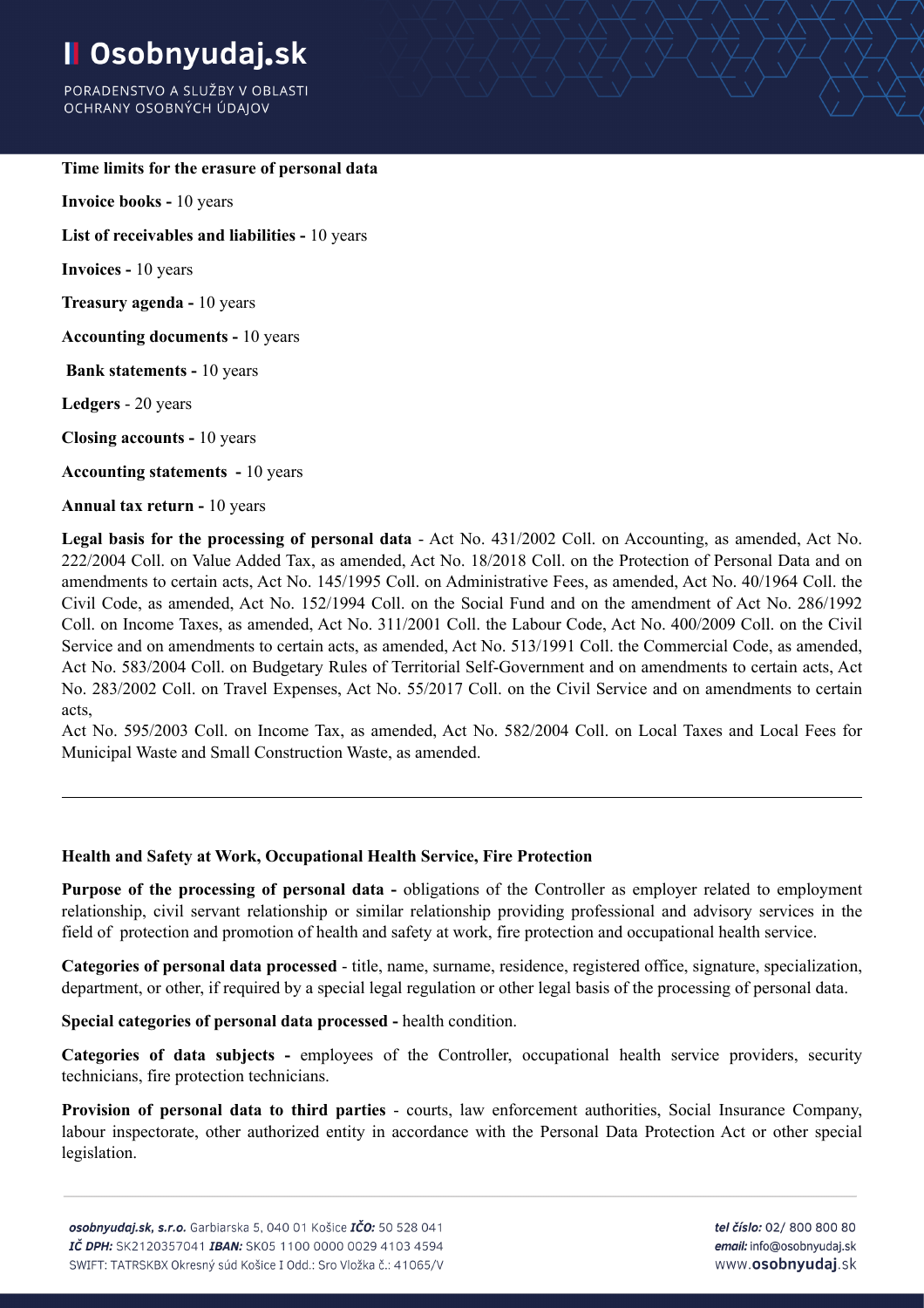PORADENSTVO A SLUŽBY V OBLASTI OCHRANY OSOBNÝCH ÚDAJOV

**Cross-border transfer of personal data** - not performed.

**Information on the existence of automated decision making, including profiling** - not performed.

**Time limits for the erasure of personal data**

**Recording occupational injuries** - 5 years

**Obligations of employer in terms of health and safety protection - 5 years after an obligation terminates or ceases** to exist

### **Documentation of training or re-training in health and safety at work** - 5 years

**Legal basis for the processing of personal data** - Art. 9(2)(b) of REGULATION (EU) 2016/679 OF THE EUROPEAN PARLIAMENT AND OF THE COUNCIL of 27 April 2016 on the protection of individuals with regard to the processing of personal data and on the free movement of such data,

Decree of the Ministry of Labour, Social Affairs and Family of the Slovak Republic No.147/2013 laying down details to ensure safety and health protection in construction works and related works and details of professional competence for performing certain work activities, Decree of the Ministry of Labour, Social Affairs and Family of the Slovak Republic No. 356/2007 laying down details on the requirements and scope of educational and training activities, on project of education and training, keeping the prescribed documentation and verifying the knowledge of participants in educational and training activities, Decree of the Ministry of Labour, Social Affairs and Family of the Slovak Republic No. 45/2010 laying down details to ensure safety and health protection in agricultural work, Decree of the Ministry of Labour, Social Affairs and Family of the Slovak Republic No. 46/2010 laying down details to ensure safety and health protection at forest work and details of professional competence for the performance of certain work activities and for the operation of certain technical equipment,

Decree of the Ministry of Labour, Social Affairs and Family of the Slovak Republic No. 500/2006 Coll. laying down the sample record of registered work injury, Decree of the Ministry of Labor, Social Affairs and Family of the Slovak Republic No. 508/2006 laying down details to ensure safety and health protection at work with pressure, lifting, electric and gas technical equipment and laying down technical equipment, which are considered as dedicated technical equipment, Act No. 124/2006 Coll. on Health and Safety at Work and on amendments to certain acts, Act No. 311/2001 Coll. the Labour Code, Act No. 355/2007 Coll. on the Protection, Promotion and Development of Public Health, as amended.

#### **Records of Job Seekers**

**Purpose of the processing of personal data** - keeping records of job seekers at the Controller.

**Categories of personal data processed** - title, name, surname, permanent, temporary residence, date of birth, telephone number, education, experience, e-mail address, other data provided in CV, cover letter and job application.

**Special categories of personal data processed** - special categories of personal data are not processed.

**Categories of data subjects -** natural persons applying for a job at the Controller.

**Provision of personal data to third parties** - courts, law enforcement authorities, Central Office of Labour, Social Affairs and Family of the Slovak Republic, other authorized entity in accordance with the Personal Data Protection Act or other special legislation.

**Cross-border transfer of personal data** - not performed.

**Information on the existence of automated decision making, including profiling** - not performed.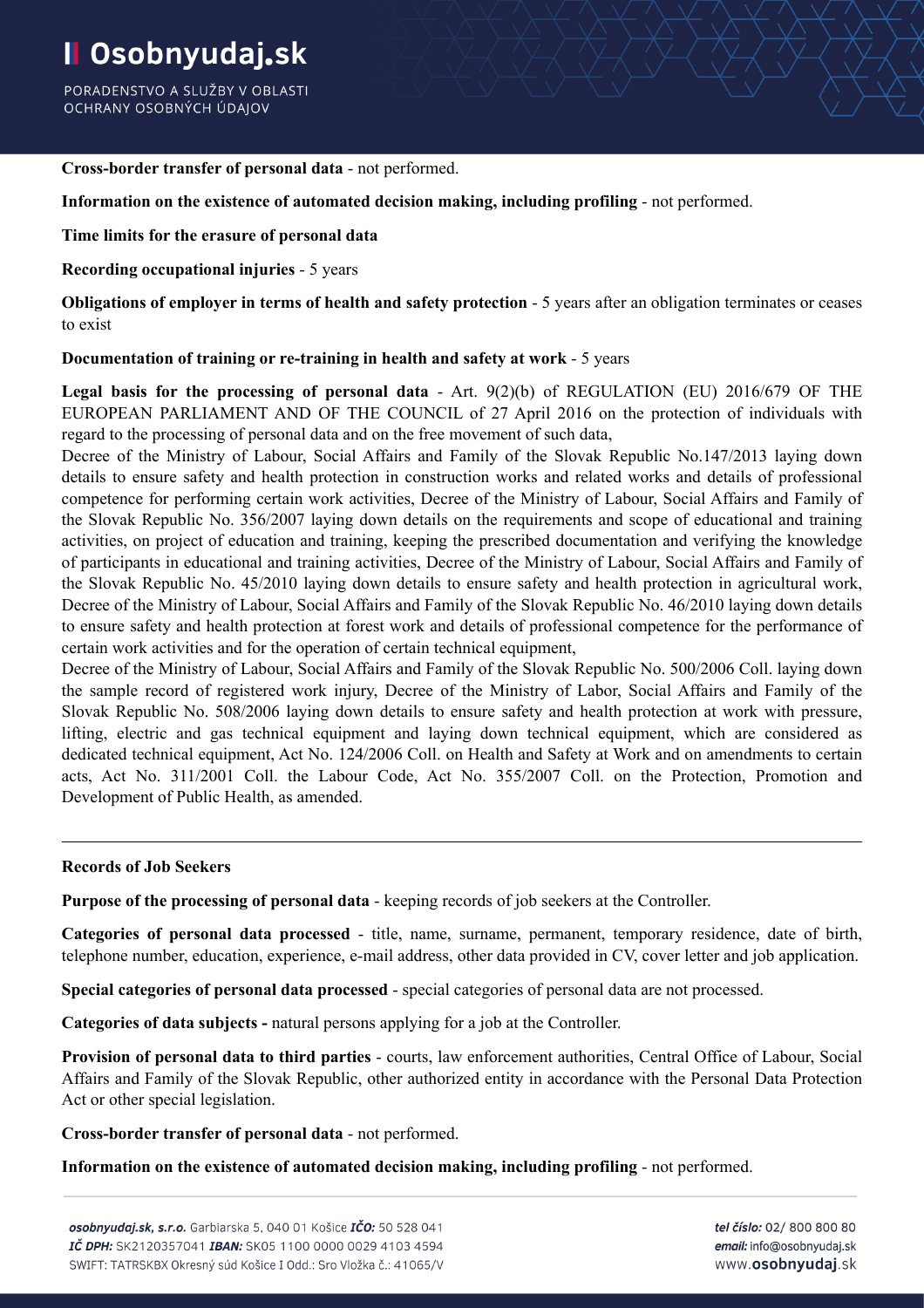#### **Time limits for the erasure of personal data**

#### **Sending CV for any suitable vacancy - 3 years**

**Sending CV for a particular vacancy -** 6 months after termination of a selection procedure. When an employment or other similar contract is concluded, it will be then used for employment and legal purposes.

**Legal basis for the processing of personal data -** Art.6(1)(a) of REGULATION (EU) 2016/679 OF THE EUROPEAN PARLIAMENT AND OF THE COUNCIL of 27 April 2016 on the protection of individuals with regard to the processing of personal data and on the free movement of such data, Sec.13(1)(a) of Act No. 18/2018 Coll. on the Protection of Personal Data and on amendments to certain acts, Act No. 311/2001 Coll. the Labour Code, Act No. 5/2004 Coll. on Employment Services and on amendments to certain acts

### **Records of received and sent mails (paper and electronic form)**

**Purpose of the processing of personal data -** keeping records of received and sent mails (requests, complaints, inquiries, letters, etc.) in paper and electronic form.

**Categories of personal data processed -** name, surname, title, residence, date of birth, email address, account number, signature, guaranteed electronic signature and other data that may be contained in received and sent mails.

**Special categories of personal data processed** - special categories of personal data are not processed.

**Categories of data subjects -** natural persons whose data may be contained in received and sent mails.

**Provision of personal data to third parties** - courts, law enforcement authorities, other authorized entity in accordance with the Personal Data Protection Act or other special legislation.

#### **Cross-border transfer of personal data** - not performed

**Information on the existence of automated decision making, including profiling** - not performed.

## **Time limits for the erasure of personal data**

**Correspondence -** 3 years

**Legal basis for the processing of personal data -** Art.6(1)(a) of REGULATION (EU) 2016/679 OF THE EUROPEAN PARLIAMENT AND OF THE COUNCIL of 27 April 2016 on the protection of individuals with regard to the processing of personal data and on the free movement of such data, Sec.13(1)(a) of Act No. 18/2018 Coll. on the Protection of Personal Data and on amendments to certain acts, Act No. 272/2016 Coll. on Trusted Services for Electronic Transactions in the Internal Market and on Amendments to Certain Acts (the Trusted Services Act), Act No. 305/2013 Coll. on the Electronic Form of the Exercise of Powers of Public Authorities and on amendments to certain acts (the e-Government Act).

## **Registration of contracts concluded by the Controller**

**Purpose of the processing of personal data -** registration of contracts concluded by the Controller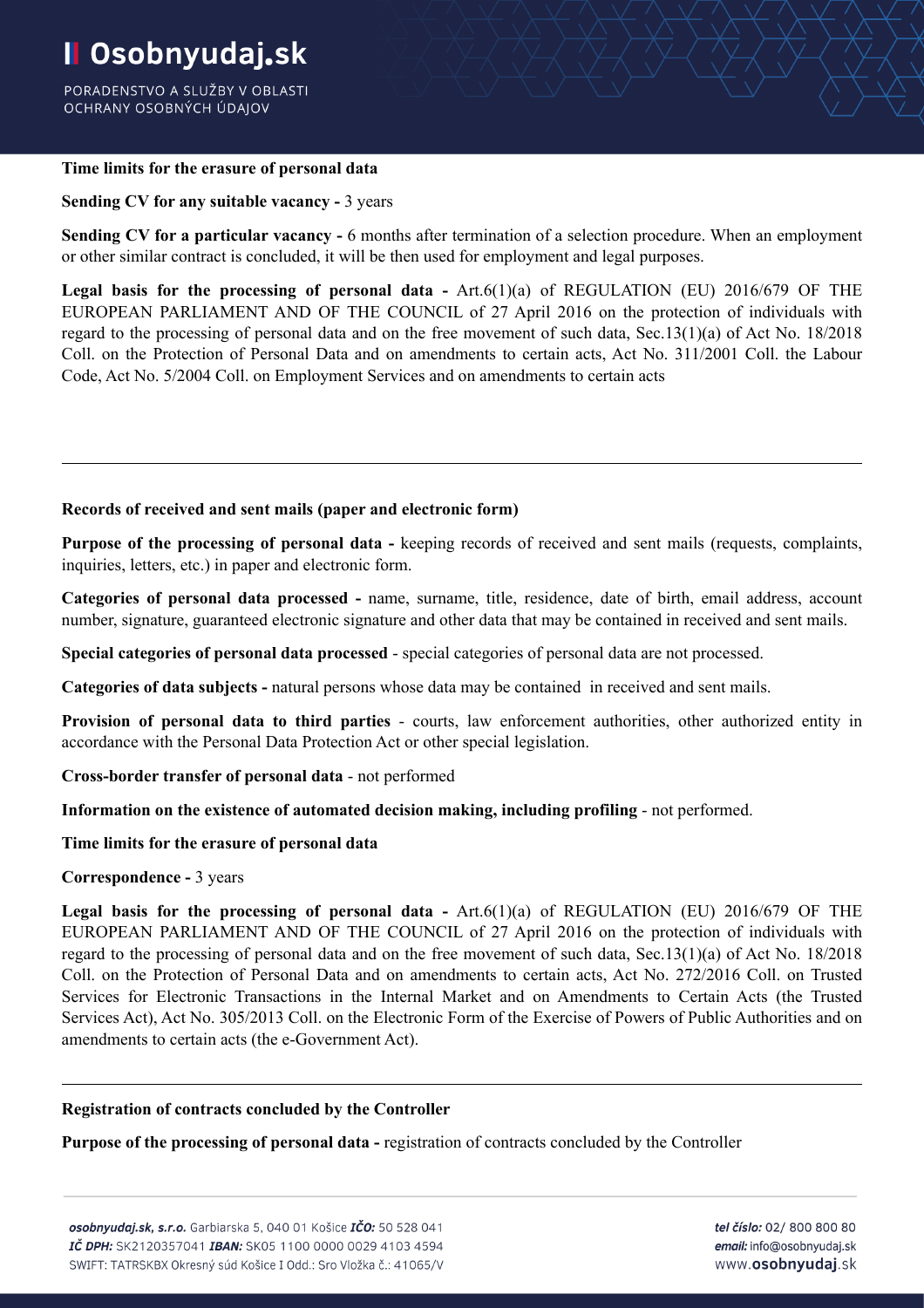PORADENSTVO A SLUŽBY V OBLASTI OCHRANY OSOBNÝCH ÚDAJOV

**Categories of personal data processed -** name, surname, title, date of birth, birth number, permanent or temporary residence, account number, bank name, ID card number and other data related to subject of a contract concluded by the Controller.

**Special categories of personal data processed** - special categories of personal data are not processed.

**Categories of data subjects -** natural persons whose data is contained in a concluded contract.

**Provision of personal data to third parties** - courts, law enforcement authorities, inspectors of the Office for Personal Data Protection of the Slovak Republic, other authorized entity in accordance with the Personal Data Protection Act or other special legislation.

**Cross-border transfer of personal data** - not performed.

**Information on the existence of automated decision making, including profiling** - not performed.

**Time limits for the erasure of personal data**

**Property legal contracts** - 50 years

**Legal basis for the processing of personal data -** Art.6(1)(b) of REGULATION (EU) 2016/679 OF THE EUROPEAN PARLIAMENT AND OF THE COUNCIL of 27 April 2016 on the protection of individuals with regard to the processing of personal data and on the free movement of such data, Act No. 40/1964 Coll. the Civil Code, Act No. 513/1991 Coll. the Commercial Code, as amended, Act No. 311/2001 Coll. the Labour Code.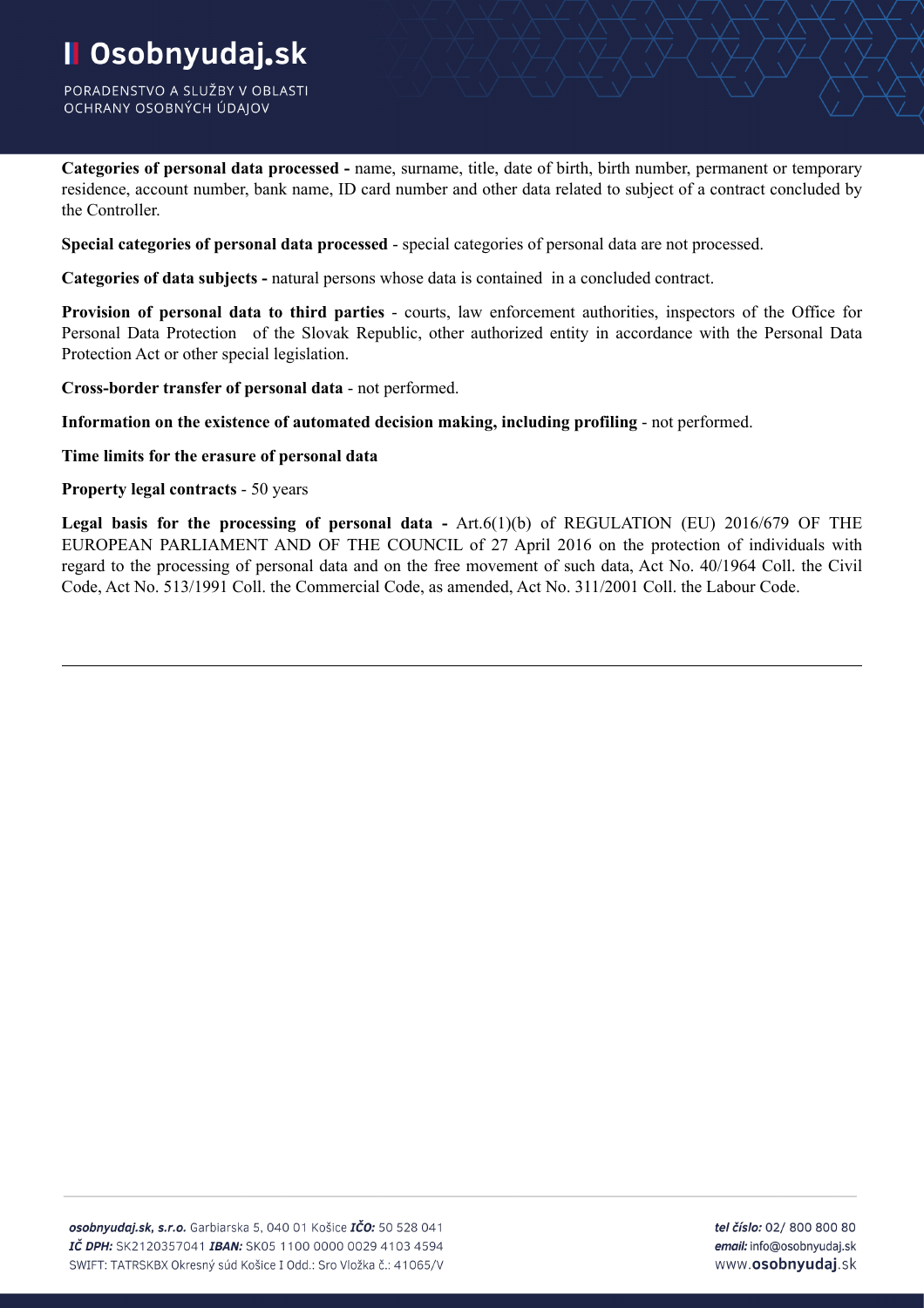## **Photography and Video**

**Purpose of the processing of personal data -** creating an image to transmit it on a paper or other carrier.

**Categories of personal data processed -** distinctive features that make up the physical identity of a person as a unique human being, and other data specifying a natural person depicted on photography.

**Special categories of personal data processed** - special categories of personal data are not processed.

**Categories of data subjects -** natural persons who are depicted on photography.

**Provision of personal data to third parties** - court, law enforcement authorities, other authorized entity in accordance with the Personal Data Protection Act or other special legislation.

**Cross-border transfer of personal data** - not performed.

**Information on the existence of automated decision making, including profiling** - not performed.

**Time limits for the erasure of personal data**

**Photography and video record - 5 years** 

**Legal basis for the processing of personal data -** Sec.11-16 of Act No. 40/1964 Coll. the Civil Code, Act No. 18/2018 Coll. on Personal Data and on amendments to certain acts.

## **Employee Control Mechanism**

**Purpose of the processing of personal data** - monitoring employees at their workplace

**Categories of personal data processed -** name, surname, title, address, date of birth, birth number, temporary residence, e-mail address, telephone number, IP address, localization data.

**Special categories of personal data processed** - special categories of personal data are not processed.

**Categories of data subjects -** employees.

**Provision of personal data to third parties** - court, law enforcement authorities, other authorized entity in accordance with the Personal Data Protection Act or other special legislation.

**Cross-border transfer of personal data** - not performed.

**Information on the existence of automated decision making, including profiling** - not performed.

**Time limits for the erasure of personal data**

**Monitoring employees at their workplace under Sec.13(4) of the Labour Code - 2 years** 

**Legal basis for the processing of personal data -** Sec.13(4) and (7) of Act No. 311/2001 Coll. the Labour Code, as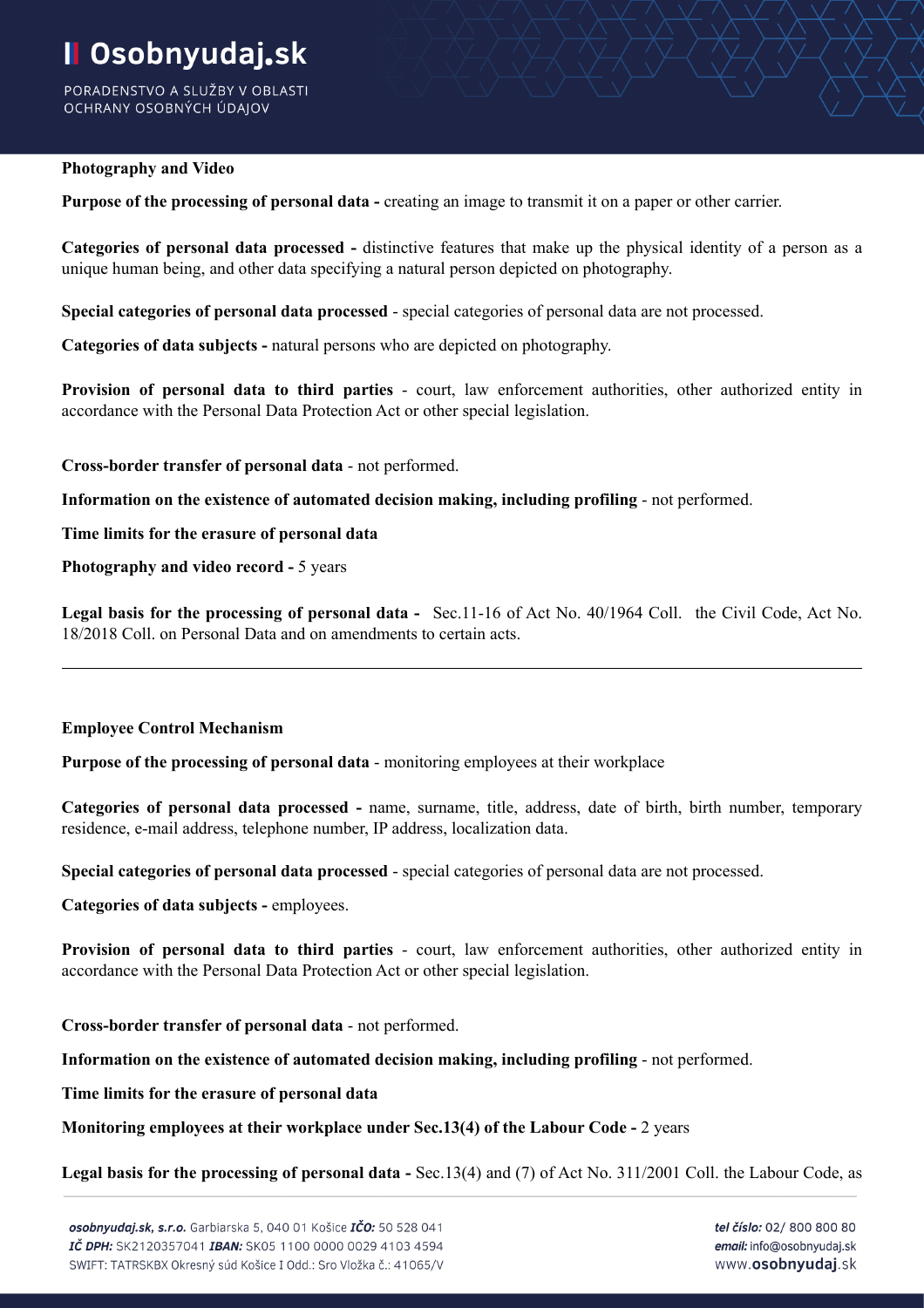PORADENSTVO A SLUŽBY V OBLASTI OCHRANY OSOBNÝCH ÚDAJOV

#### amended;

Sec. 57(2) of Act No. 351/2011 Coll. on Electronic Communications, as amended.

## **Loyalty Program**

**Purpose of the processing of personal data -** granting discounts, bonuses and loyalty programs

**Categories of personal data processed** - title, name, surname, signature, date of birth

**Special categories of personal data processed** - special categories of personal data are not processed.

**Categories of data subjects -** Medusa card holders

**Provision of personal data to third parties** - court, law enforcement authorities, Ministry of Interior of the Slovak Republic, Slovenská pošta, a.s., other authorized entity in accordance with the Personal Data Protection Act or other special legislation.

**Cross-border transfer of personal data** - not performed.

**Information on the existence of automated decision making, including profiling** - not performed.

**Time limits for the erasure of personal data**

**Medusa card – 5 years** 

**Legal basis for the processing of personal data** - Art. 6(1)(a) of the General Data Protection Regulation

## **Marketing**

**Purpose of the processing of personal data -** keeping records for sending newsletter with news of the group Medusa

**Categories of personal data processed** - title, name, surname, signature, date of birth

**Special categories of personal data processed** - special categories of personal data are not processed.

**Categories of data subjects -** natural persons subscribed for regular news of the group Medusa

**Provision of personal data to third parties** - court, law enforcement authorities, Ministry of Interior of the Slovak Republic, Slovenská pošta, a.s., other authorized entity in accordance with the Personal Data Protection Act or other special legislation.

**Cross-border transfer of personal data** - not performed.

**Information on the existence of automated decision making, including profiling** - not performed.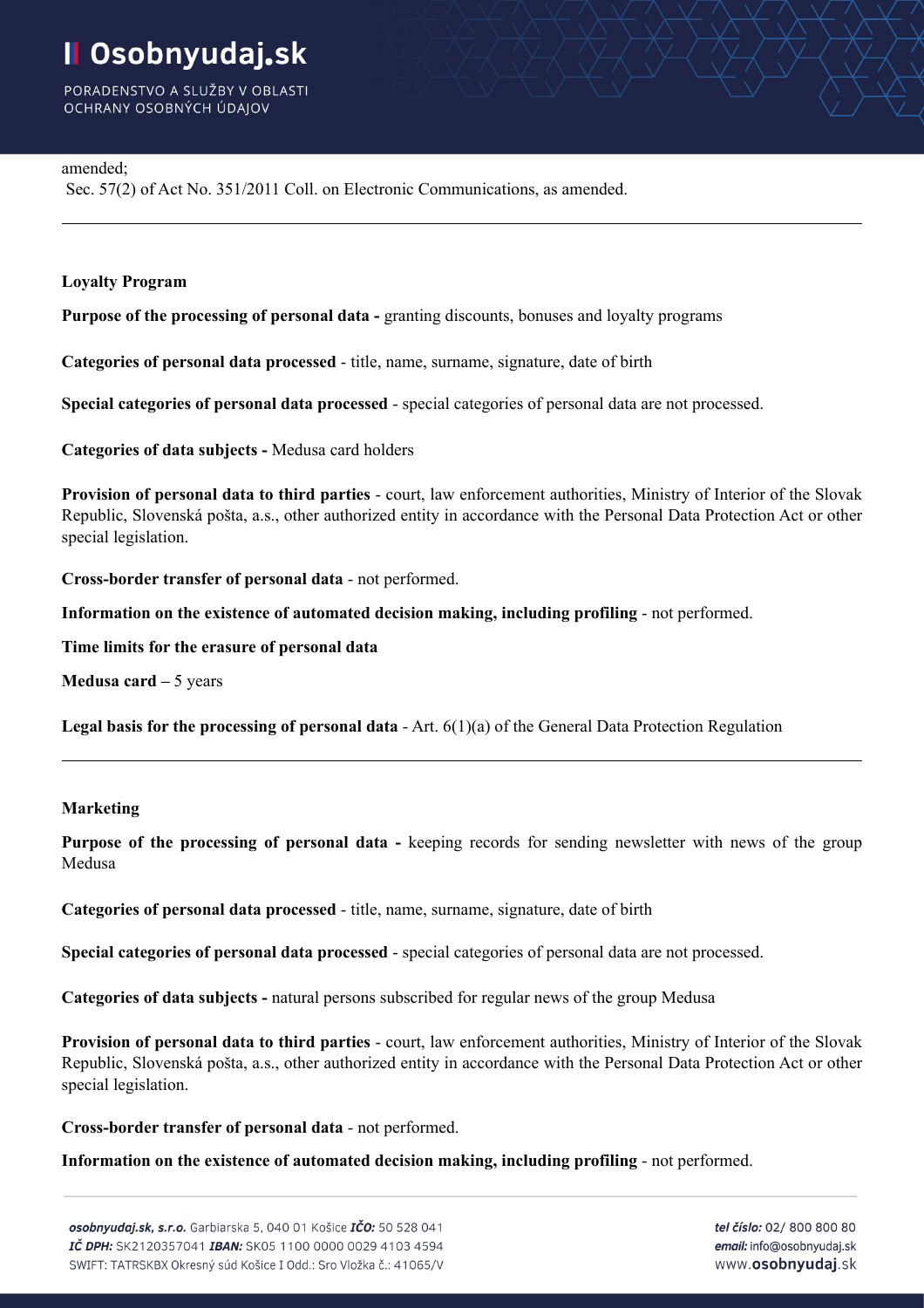PORADENSTVO A SLUŽBY V OBLASTI OCHRANY OSOBNÝCH ÚDAJOV

## **Time limits for the erasure of personal data**

**Newsletter -** 5 years

**Legal basis for the processing of personal data** - Art. 6(1)(a) of the General Data Protection Regulation

**Contact / booking form**

**Purpose of the processing of personal data -** replying to your inquiry/request

**Categories of personal data processed** - name, surname, telephone number, e-mail

**Special categories of personal data processed** - special categories of personal data are not processed.

**Categories of data subjects -** a natural person filling in the form

**Provision of personal data to third parties** - court, law enforcement authorities, Ministry of Interior of the Slovak Republic, Slovenská pošta, a.s., other authorized entity in accordance with the Personal Data Protection Act or other special legislation.

**Cross-border transfer of personal data** - not performed.

**Information on the existence of automated decision making, including profiling** - not performed.

**Time limits for the erasure of personal data**

**Contact form -** 1 year

**Legal basis for the processing of personal data** - Art. 6(1)(f) of the General Data Protection Regulation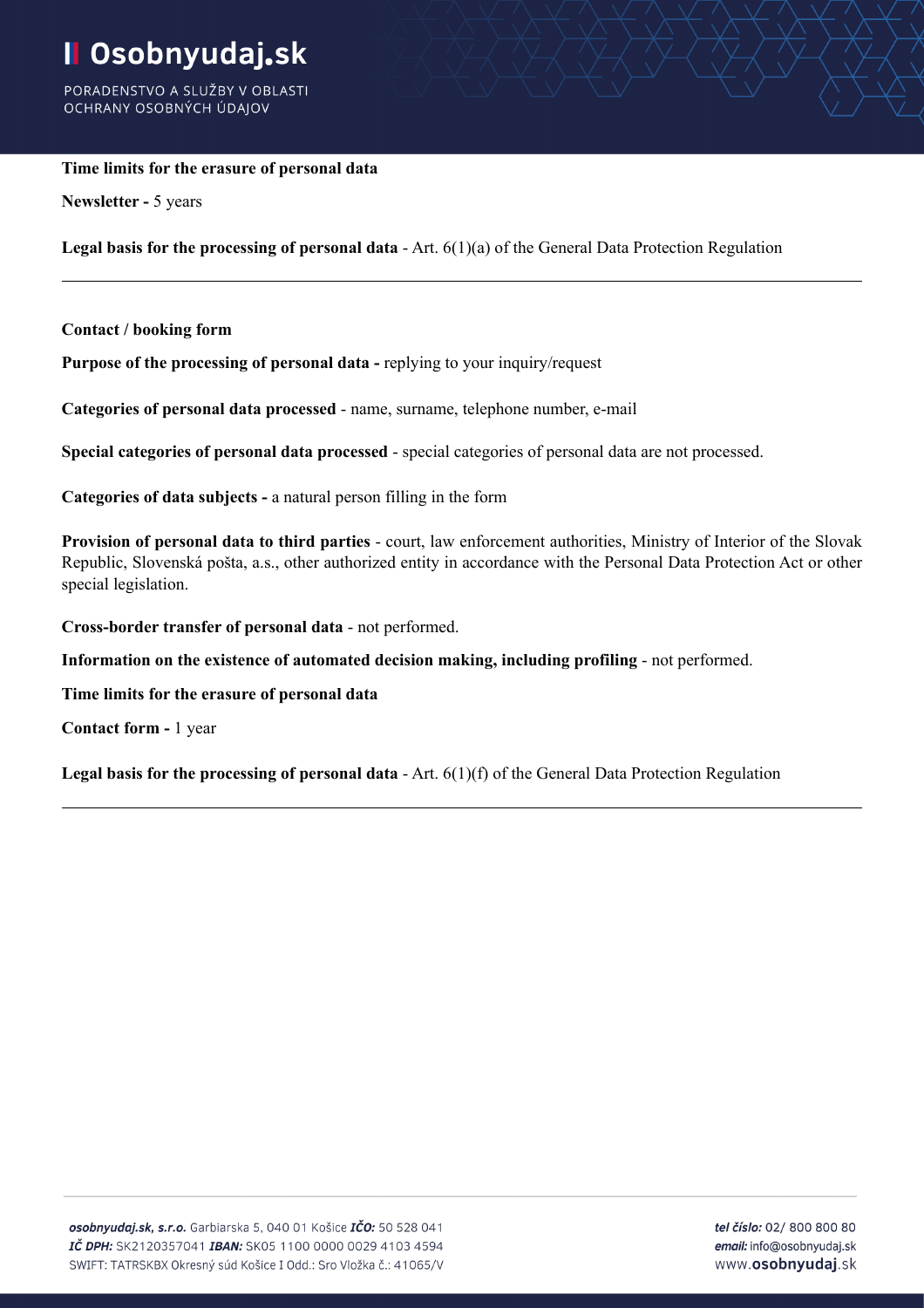## Osobnyudaj.sk ш

PORADENSTVO A SLUŽBY V OBLASTI OCHRANY OSOBNÝCH ÚDAJOV

### **Domáca klubovňa**

**Purpose of the processing of personal data** – order processing and delivery of meals, solving of possible complaints

**Categories of personal data processed –** name, surname, address, email and phone number.

**Special categories of personal data processed –** no special categories of personal data are processed.

**Categories of data subjects –** customers

**Provision of personal data to third parties** - court, law enforcement authorities, Ministry of Interior of the Slovak Republic, Slovenská pošta, a.s., other authorized entity in accordance with the Personal Data Protection Act or other special legislation.

**Cross-border transfer of personal data** - not performed.

**Information on the existence of automated decision making, including profiling** - not performed.

**Time limits for the erasure of personal data**

**Contact form -** 3 years

**Legal basis for the processing of personal data** - Art. 6(1)(f) of the General Data Protection Regulation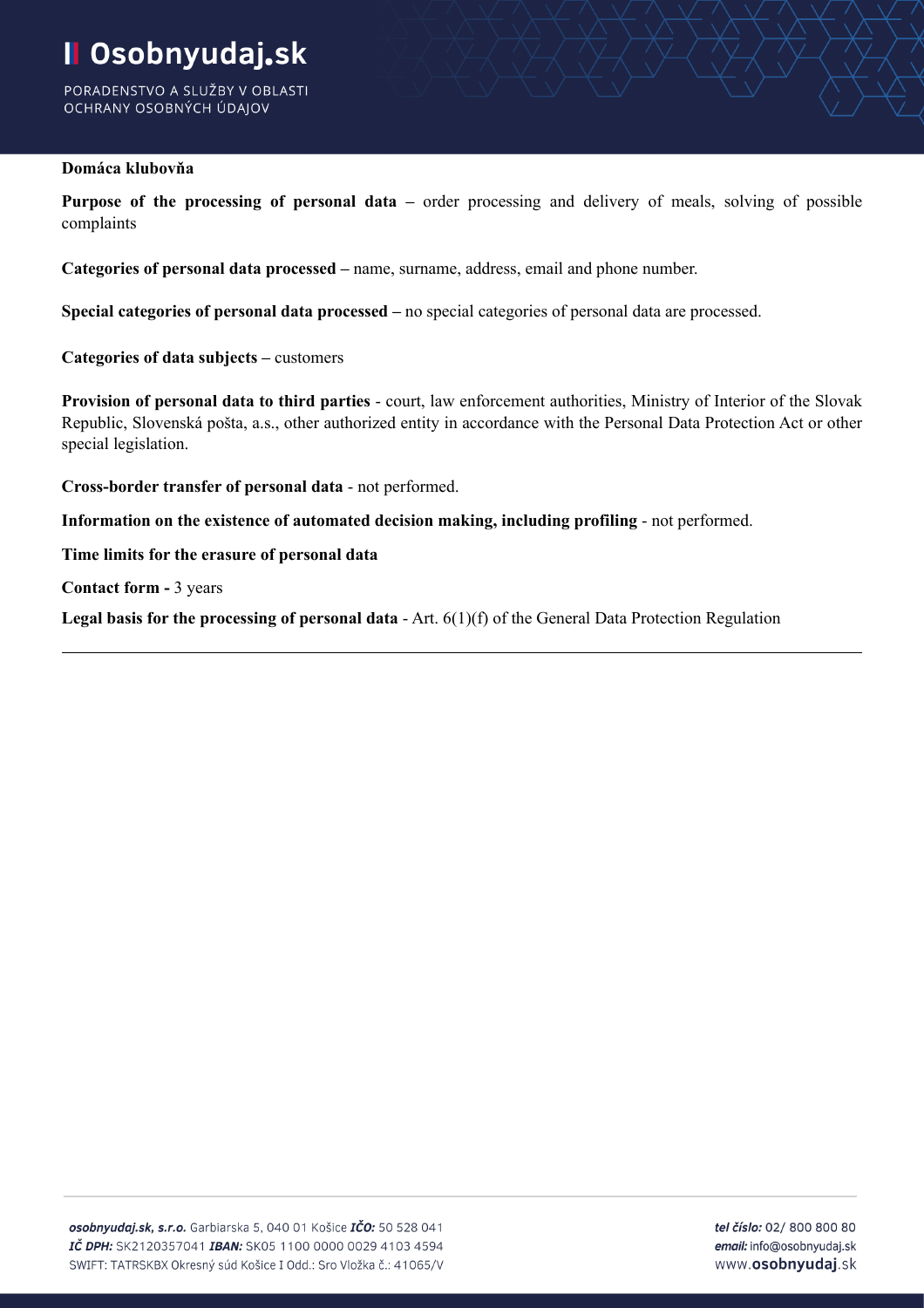## **CAMERA INFORMATION SYSTEM**

As using the camera system causes the processing of personal data, we would like to provide you, as a data subject, with information on your rights and terms of the processing of your personal data. At the same time, we would like to assure you that that protection of your data is important to our community, and we have security measures in place for us to comply with GDPR.

## **Legal basis and purpose for the processing of personal data:**

- Art.6(1)(f) of Regulation (EU) 2016/679 of the European Parliament and of the Council of 27 April 2016 on the protection of natural persons with regard to the processing of personal data and on the free movement of such data, and repealing Directive 95/46/EC (General Data Protection Regulation) - purpose: protection of property of the Controller;

- Art.6(1)(f) of Regulation (EU) 2016/679 of the European Parliament and of the Council of 27 April 2016 on the protection of natural persons with regard to the processing of personal data and on the free movement of such data, and repealing Directive 95/46/EC (General Data Protection Regulation) in conjunction with Sec.13(4) of Act No. 311/2001 Coll. the Labour Code - purpose: monitoring employees at their workplace.

Each entry to the monitored area is labelled with a pictogram and indication that the area is monitored by the camera system.

## **Categories of recipients:**

Recipient in a third country or international organization: none

Recipient in EU and EEA member state: none

Public authority, which processes personal data on the basis of the Act: **the Police Force of the Slovak Republic and the Public Prosecutor's Office, court.**

**Data transfers:** data transfer does not take place.

**Retention time:** If the issued record is not used for the purposes of criminal proceedings or infringement proceedings, the record will be automatically destroyed in the information system within 15 days of the day following the day on which the record was created.

The Controller does not make automated decision-making including profiling referred to in Art.22(1) to (4) of GDPR.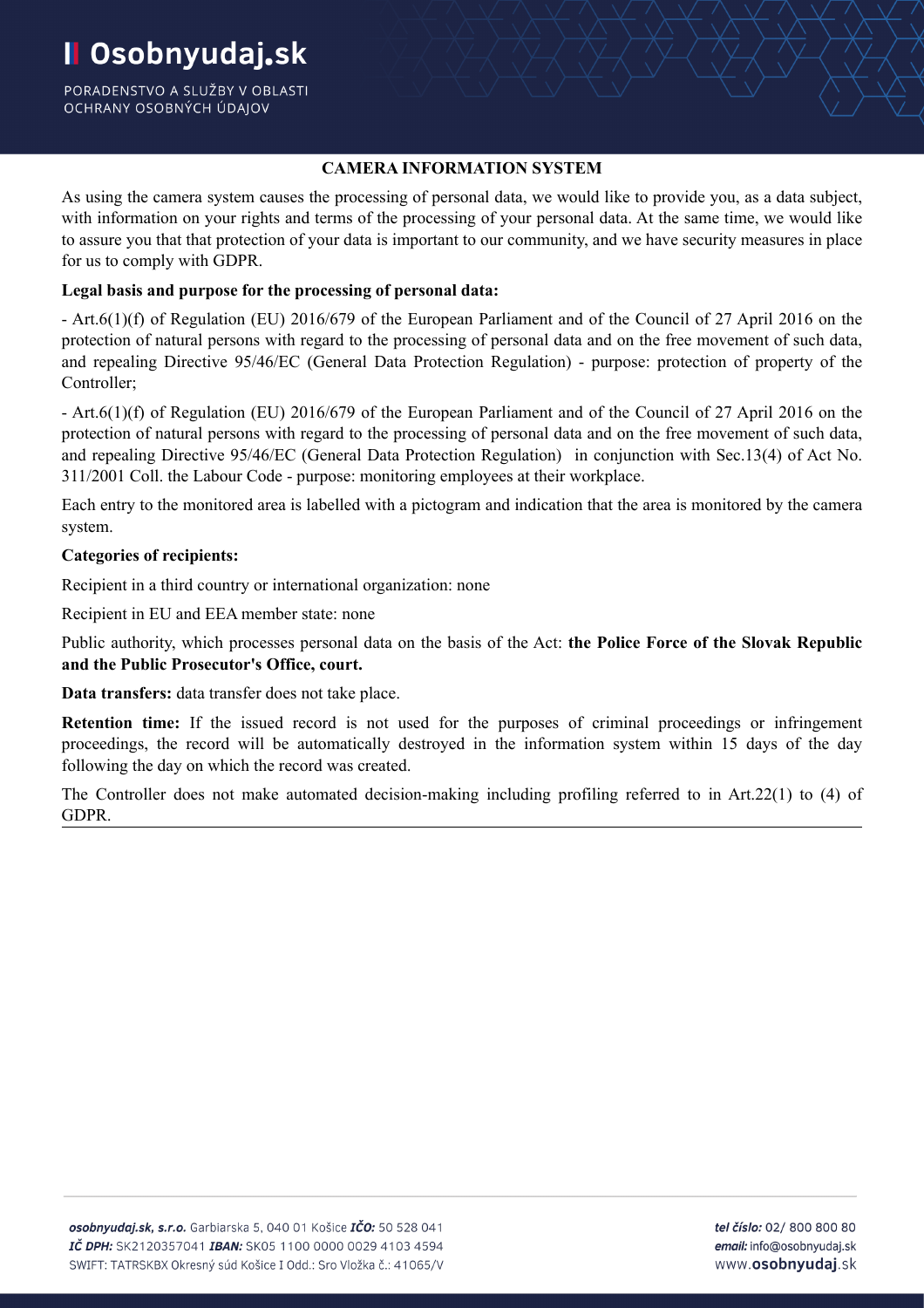## **Rights of Data Subject**

Under Regulation (EU) 2016/679 of the European Parliament and of the Council of 27 April 2016 on the protection of natural persons with regard to the processing of personal data and on the free movement of such data, and repealing Directive 95/46/EC (General Data Protection Regulation) and Act No. 18/2018 Coll. on the Protection of Personal Data and on amendments and supplements to certain acts (hereinafter the "Act") you, as a data subject have guaranteed the following rights:

## **a) the right of the Data Subject to access personal data containing:**

- $\circ$  the right to obtain a confirmation from the Controller whether data concerning the Data Subject is being processed;
- o if personal data of the Data Subject is being processed, the right to access processed personal data and the right to obtain such data;
	- information on purposes for processing;
	- information on categories of personal data concerned;

- information on recipients or categories of recipients to whom personal data is or will be provided, in particular for recipients in third countries or international organizations;

- if possible, information on assumed time for retention of personal data or if not possible, information on criteria to determine the same;

- information on existence of the right to require the Controller to rectify personal data related to the Data Subject or erasure or restriction of its processing and on existence of the right to object such processing;

- information on the right to file a complaint to the supervisory body;

- if personal data was not collected from the Data Subject then any available information concerning source thereof;

- information on existence of the automated decision-making including profiling provided in Art.22(1) to (4) of the Regulation and in such cases at least meaningful information on procedure used, as well as on meaning and assumed consequences of such processing of personal data for the Data Subject;

- o The right to be informed on adequate guarantees under Art.46 of the Regulation related to transfer of personal data if personal data is transferred to a third country or international organization;
- $\circ$  The right to provision of a copy of personal data being processed, provided, however, that the right to provide a copy of personal data being processed must not adversely affect the rights and freedoms of others;

**The right of the Data Subject to access personal data** in essence means that the Data Subject has the right to obtain confirmation from us whether personal data concerning him/her is being processed and if so, he/she has the right to access such personal data. We will provide a copy of personal data being processed upon request of the Data Subject. We may charge a reasonable fee corresponding to administrative costs for any other copies required by the Data Subject. Where the Data Subject has made a request by electronic means, the information shall be provided in a commonly used electronic form, unless the Data Subject has requested otherwise. Information must be provided immediately, within 1 month at the latest. We reserve the right to extend the time for processing a request by another 2 months if a request is complicated or frequent. However, we are obliged to inform the Data Subject a reason for extension of the processing time within 1 month. We are entitled to a fee corresponding to costs or refuse a request in case of unjustified or too frequent request. We need to explain the reason for refusal and the right of the Data Subject to address the supervisory body with complaint.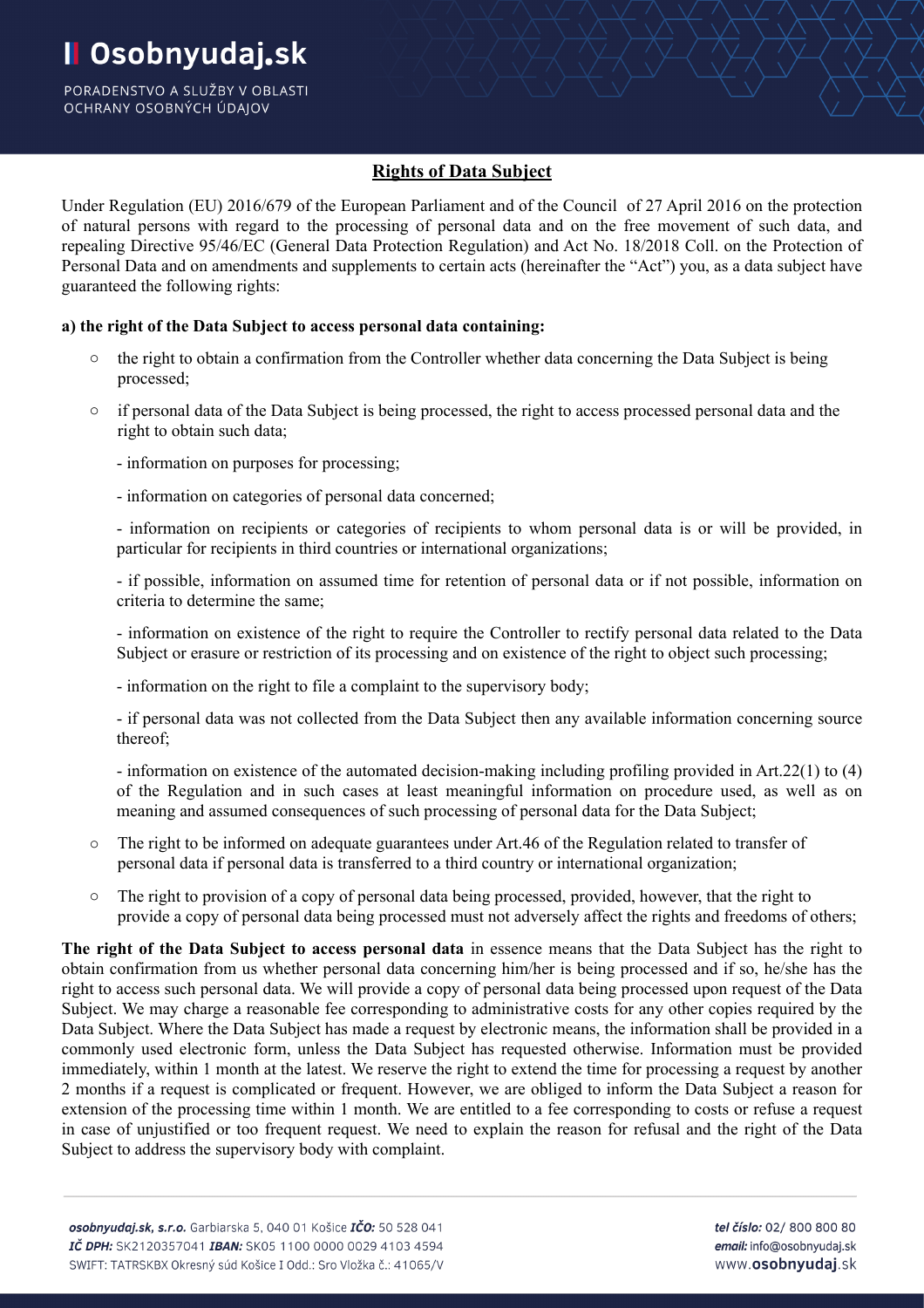OCHRANY OSOBNÝCH ÚDAJOV

#### **b) the right of the Data Subject to rectify personal data containing:**

- o The right to have immediately rectified incorrect data related to the Data Subject by the Controller.
- o the right to have completed incomplete personal data of the Data Subject even by provision of complementary declaration of the Data Subject;

**The right of the Data Subject to rectify personal data** means that you may ask us anytime to rectify or complete your personal data if inaccurate or incomplete. The Data Subject has the right to have completed incomplete personal data even by provision of a complementary declaration.

### **c) the right of the Data Subject to erasure of personal data (the right "to be forgotten") containing:**

- o the right to obtain, without undue delay, the erasure of personal data relating to the Data Subject, if any of the following reasons are fulfilled:
	- personal data is no longer necessary for the purposes for which it was obtained or otherwise processed;

- the Data Subject withdraws the consent under which the processing is carried out, provided that there is no other legal basis for the processing of personal data;

- the Data Subject objects to the processing of personal data under Art. 21(1) of the Regulation and no legitimate grounds for processing personal data prevail or the Data Subject objects to the processing of personal data pursuant to Art. 21(2) of the Regulation;

- personal data was processed illegally;

- personal data must be erased to meet a legal obligation under European Union law or the law of a member state to which the Controller is subject;

- personal data was collected in relation to the offer of services of information society under Art.8(1) of the Regulation;

 $\circ$  the right that the Controller, who had disclosed personal data of the Data Subject, having regard for the technology available and the cost of implementing the appropriate measures, including technical measures informs the other controllers who carry out the processing of personal data that the Data Subject asks to erase all references to such personal data, a copy or replicas thereof;

while it is true that the right to erasure of personal data with the contents of rights under Art. 17(1) and (2) of the Regulation [that is with the contents of the rights under Point  $J(c)(i)$  and (ii) of this document  $\vert$  does not arise where the processing of personal data is necessary:

1. to apply the right for freedom of speech and for information;

2. to fulfil a legal obligation requiring processing under European Union law or the law of a member state to which the Controller is subject, or to perform a task carried out in the public interest or in the exercise of official authority entrusted to the Controller;

3. due to public interest in the field of public health in accordance with Art.9(2)(h) and (i) of the Regulation, and Art.9(3) of the Regulation;

4. for archiving in the public interest, for scientific and historical research or statistical purposes under Art.89(1) of the Regulation if it is probable that the right granted in Art.17(1) of the Regulation makes it impossible or seriously difficult to achieve the goals of such processing of personal data; or

5. to prove, apply and defend legal claims;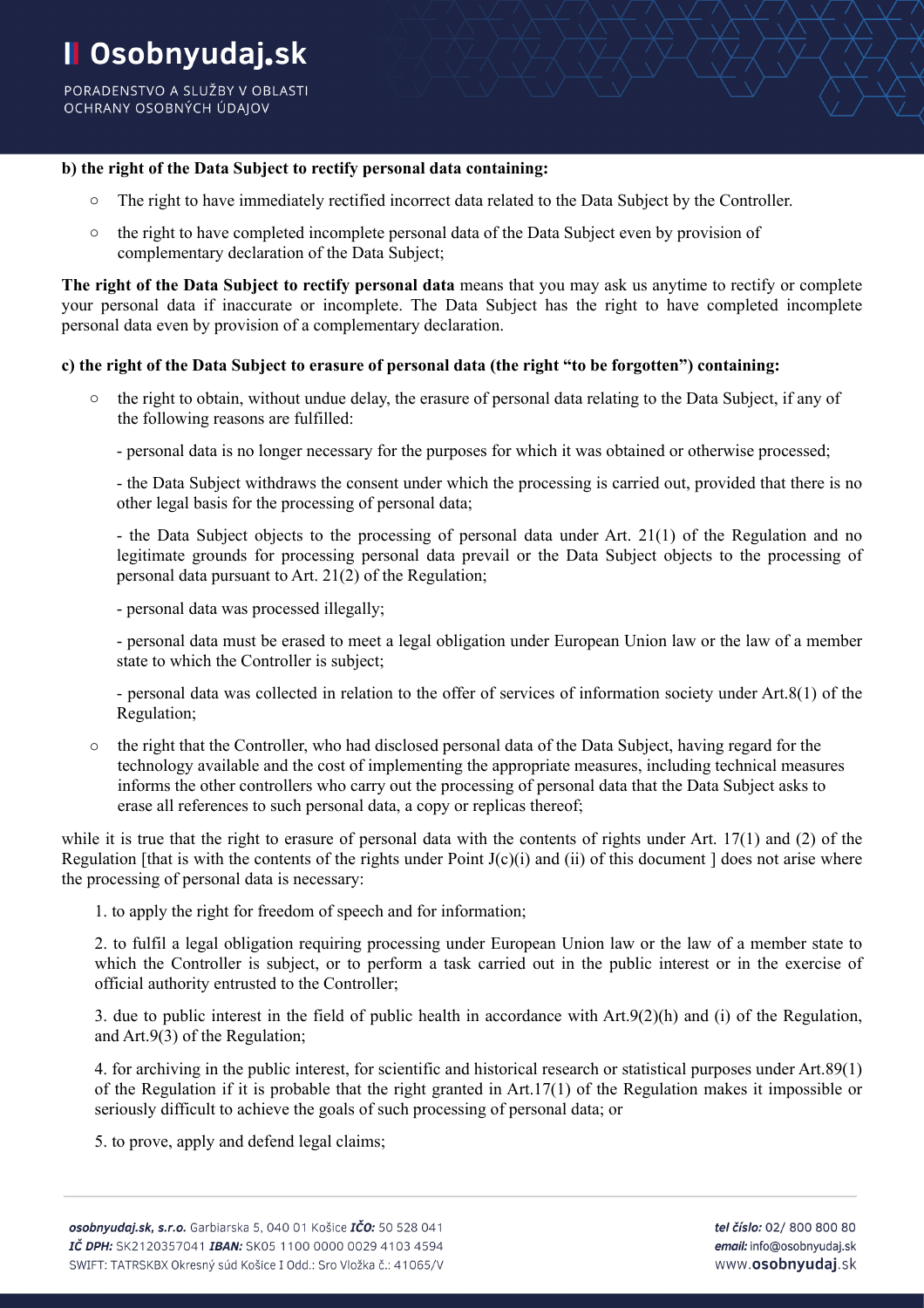PORADENSTVO A SLUŽBY V OBLASTI OCHRANY OSOBNÝCH ÚDAJOV

**The right of the Data Subject to erasure of personal data** means that we have to erase your personal data if (i) no longer needed for purposes for which it was collected or otherwise processed, (ii) processing is illegal, (iii) you object to processing and there are no prevailing justified reasons for processing or (iv) we are obliged to do by any legal obligation.

### **d) the right of the Data Subject to restrict the processing of personal data containing:**

 $\circ$  the right to have the Controller restricted the processing of personal data if one of the following cases occurs:

- the Data Subject challenges the lawfulness of personal data during a period allowing the Controller to verify correctness of personal data;

- the processing of personal data is illegal and the Data Subject challenges the erasure of personal data and requests restriction of its use instead;

- the Controller no longer need personal data for processing but the Data Subject needs it for proving, application or defending legal claims;

- the Data Subject objected to processing under Art. 21(1). of the Regulation until verification whether the legitimate reasons of the Controller overweight the legitimate interests of the Data Subject;

- $\circ$  the right that if the processing of personal data was restricted under Point(J)(d)(i) of this document, such restricted personal data is, except for retention, be processed only with the consent of the Data Subject or to establish, assert or defend legal claims, or to protect the rights of another natural or legal person, or for important public interest reasons of the European Union or a member state;
- o the right to be informed in advance on cancellation of restriction of the processing of personal data;

**The right of the Data Subject to restrict the processing of personal data** means that until we have solved any disputes regarding the processing of your personal data, we must restrict the processing of your personal data so that we can only retain personal data of the Data Subject and not further process it.

## **e) the right of the Data Subject to notification obligation towards recipients containing:**

- $\circ$  the right that the Controller notifies to each recipient to whom personal data was provided each rectification or erasure of personal data or restriction of processing under Art.16, Art.17(1) and Art.18 of the Regulation unless proven impossible or if it requires excessive effort;
- o the right that the Controller informs the Data Subject on such recipients if the Data Subject requires so;

**The right of the Data Subject to notification obligation towards recipients** means in particular the obligation of the Controller to notify each recipient to whom personal data of the Data Subject was provided each rectification or erasure of personal data or restriction of processing. The Controller is relieved only when proven impossible or if it requires excessive efforts.

#### **f) the right of the Data Subject to portability of personal data containing:**

o the right to obtain personal related to the Data Subject and that provided to the Controller, in a structured, commonly used and machine-readable format and the right to transfer this data to another controller without being prevented by the Controller if:

- processing is based on consent of the Data Subject under Art.6(1)(a) of the Regulation or Art. 9(2)(a) of the Regulation or contractually agreed under  $Art.6(1)(b)$  of the Regulation; and at the same time;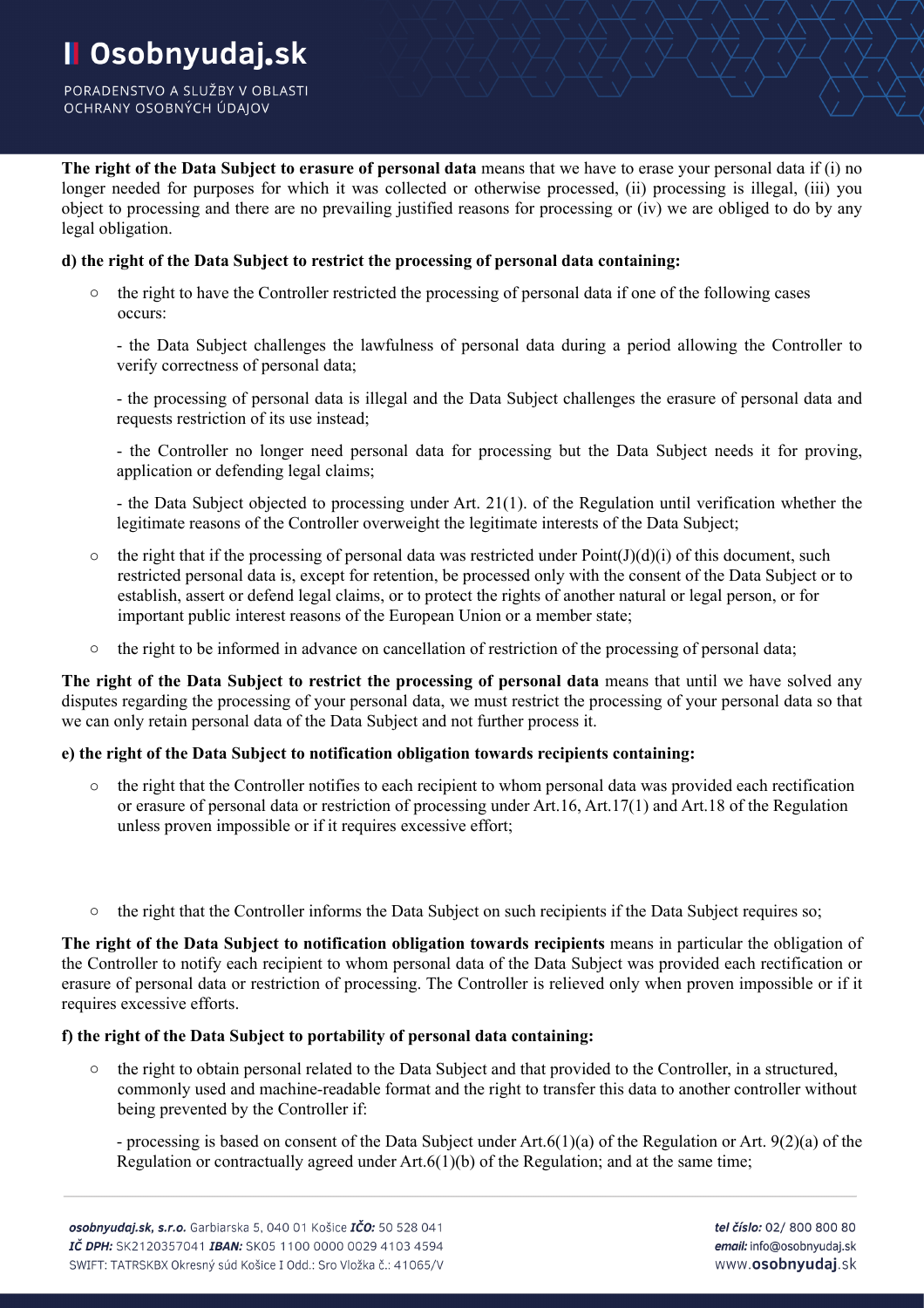- 
- processing is automated; and at the same time;

- the right to obtain personal data in a structured, commonly used and machine-readable format and the right to transfer this data to another controller without being prevented by the Controller will not adversely affect the rights and freedoms of others;

o the right to transfer personal data directly from one controller to another, if technically possible;

**The right to portability of data** means that you have the right to obtain from us personal data you have previously provided us with in a structured, commonly used and machine-readable format and have the right to request that we transfer your personal data to another controller subject to legal conditions; exercising this right is without prejudice to your right to erase personal data. The right to portability however relates only to personal data we collected from you based on a contract you are a party to.

### **g) the right of the Data Subject to object containing:**

- o The right to object to processing of personal related to the Data Subject due to reasons related to a particular situation of the Data Subject, while data is being processed based on  $Art.6(1)(e)$  or (f) of the Regulation, including objecting to profiling based on such provisions of the Regulation;
- o [For realization of the right to object any time due to reasons related to a specific situation of the Data Subject against the processing of personal data related to the Data Subject under Art.6(1)(e) or (f) of the Regulation, including objecting to profiling based on such provisions of the Regulation] the right for the Controller to refrain from further processing of the personal data of the Data Subject, unless it proves the necessary legitimate reasons for processing that outweigh the interests, rights and freedoms of the Data Subject, or the reasons for establishing, asserting or defending legal claims;
- o The right to object to processing of personal data related to the Data Subject for direct marketing, including profiling in a scope related to direct marketing, while it is true that if the Data Subject objects to processing of personal data for direct marketing, personal data shall not be processed for such purposes;
- o (taking into account using services of information society) the right to apply the right to object to the processing of personal data by automated means using technical specifications;
- $\circ$  the right to object due to reasons related to a particular situation of the Data Subject to the processing of personal data related to the Data Subject if personal data is being processed for scientific or historical research or statistical purposes under Art. 89(1) of the Regulation except for cases when processing is inevitable for fulfilling a task due to public interest;

**The right of the Data Subject to object** means that the Data Subject may object to the processing of your personal data that we process for the purposes of direct marketing or due to legitimate reasons. When processing personal data for marketing purposes, we will stop as soon as we receive an objection.

#### **h) the right of the Data Subject related to automated individual decision-making containing:**

the right that the Data Subject is not subject to decisions based exclusively on automated processing of personal data, including profiling that has legal effects related to the Data Subject or significantly affecting the Data Subject except for cases provided in Art.22(2) of the Regulation [that is except for cased when the decision is: (a) necessary for the conclusion or performance of a contract between the Data Subject and the Controller, (b) authorized by European Union law or by the law of a member state to which the Controller is subject and at the same time laying down appropriate measures guaranteeing the protection of the rights and freedoms and the legitimate interests of the Data Subject, or (c) based on the explicit consent of the Data Subject];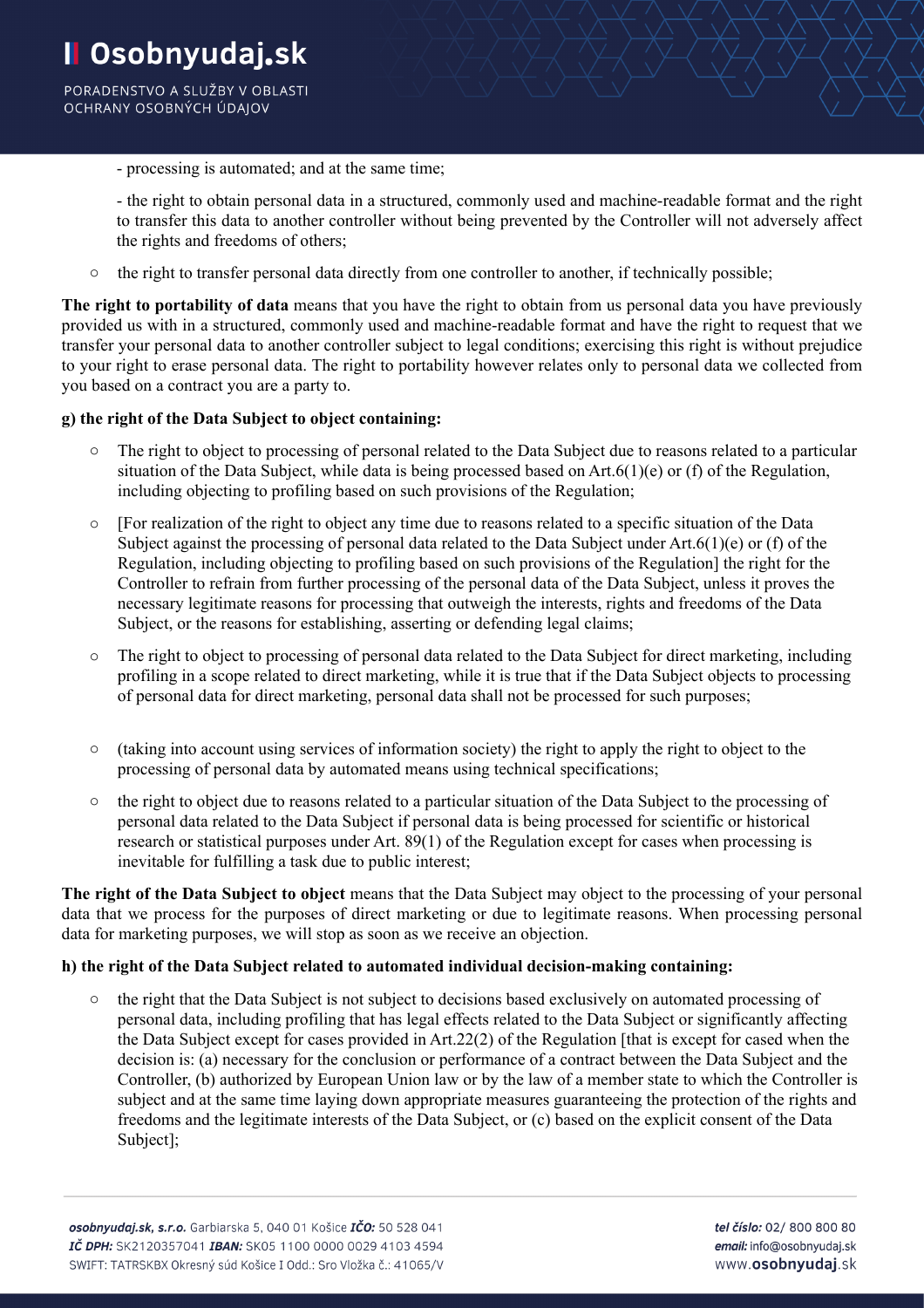PORADENSTVO A SLUŽBY V OBLASTI OCHRANY OSOBNÝCH ÚDAJOV

**The right of the Data Subject related to automated decision-making** means that as the Data Subject you are entitled not to be a subject to decisions based exclusively on automated decision-making including profiling that has legal effects related to you or significantly affecting you. If such processing is necessary for conclusion or performance of a contract based on explicit consent of the Data Subject, the Controller shall take appropriate measures for protection of rights and freedoms and legitimate interests of the Data Subject, in particular adopts minimal measures as the right for human intervention by the Controller, the right of the Data Subject to express his/ her opinion and the right of the Data Subject to challenge the decision.

### **i) the right of the Data Subject to bring proceedings under Sec.100 of the Data Protection Act containing:**

- the right of the Data subject who believes that his/her personal data has been unlawfully processed or that his/her personal data have been misused, to file an application with the Office for Personal Data Protection of the Slovak Republic (hereinafter the "Office") to initiate proceedings on personal data protection;
- o Proceedings may be brought in writing, personally orally as the minutes, by electronic means, and must be signed by a guaranteed electronic signature, by telegraph or by fax, but must be completed in writing or orally in the minutes no later than within 3 days;
- o Under Sec.100(3) of the Data Protection Act it shall contain the following:

- name, surname, permanent address and signature of the applicant;

- indication of the person against whom the application is directed; name or surname, registered office or permanent residence, legal form and identification number;

- subject-matter of the application, indicating which rights, according to the applicant, were infringed in the processing of personal data;

- evidence to support of the claims made in the application;

- a copy of the instrument proving the exercise of the right under Sec. 28, if such right could be exercised, or an indication of the reasons of special consideration;

- $\circ$  The Office shall then decide on the applicant 's application within 60 days from the date of initiation of the proceedings. In justified cases, the Office may extend this period accordingly, but not more than by 6 months. The Office shall inform the parties in writing of the extension of this period;
- o A sample of the application for the initiation of a personal data protection proceeding can be found on the [Office](https://dataprotection.gov.sk/uoou/sites/default/files/vzor_navrhu_na_zacatie_konania_podla_noveho_zakona.docx)'[s website \(https://dataprotection.gov.sk/uoou/sites/default/files/](https://dataprotection.gov.sk/uoou/sites/default/files/vzor_navrhu_na_zacatie_konania_podla_noveho_zakona.docx) [vzor\\_navrhu\\_na\\_zacatie\\_konania\\_podla\\_noveho\\_zakona.docx](https://dataprotection.gov.sk/uoou/sites/default/files/vzor_navrhu_na_zacatie_konania_podla_noveho_zakona.docx)).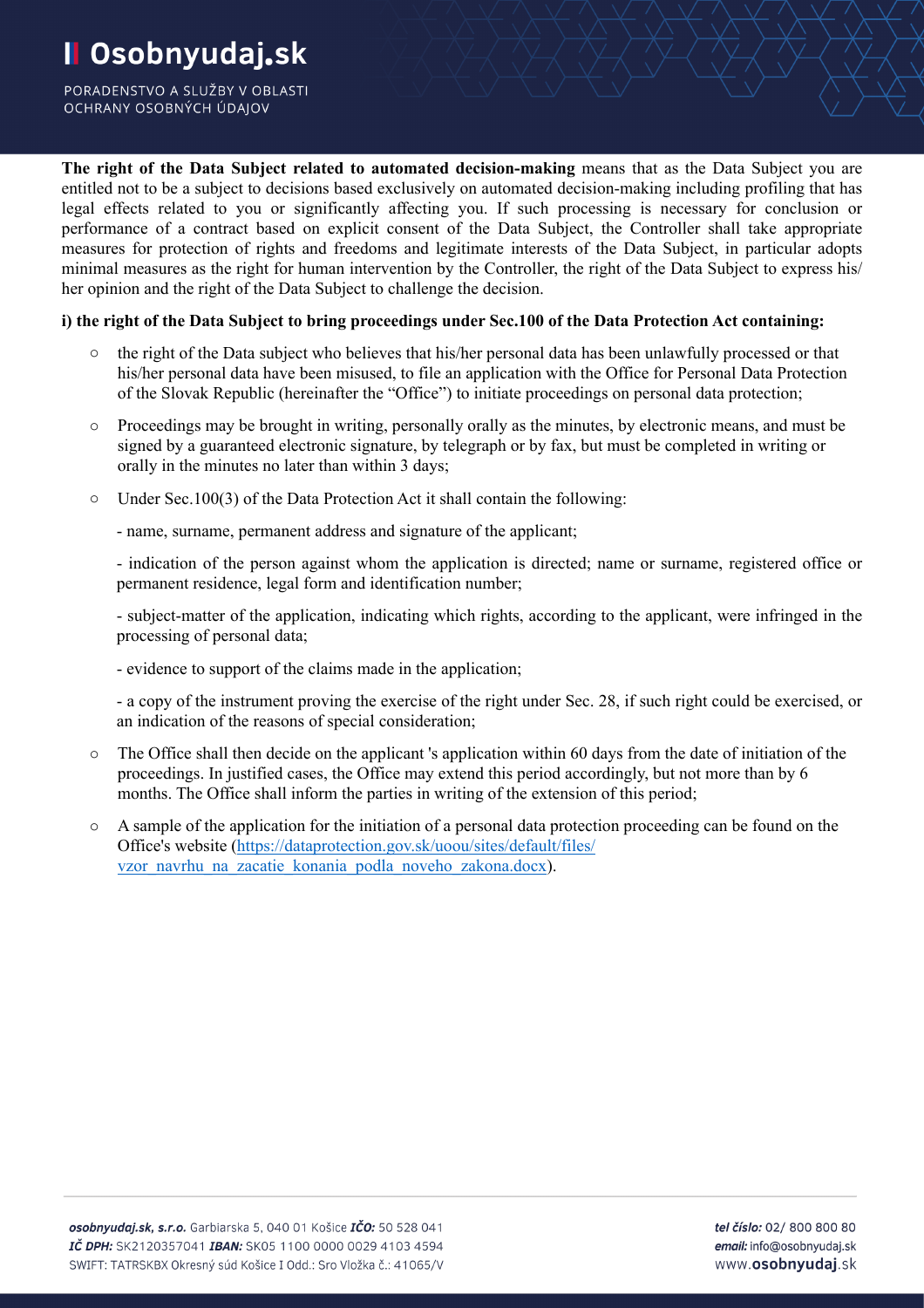PORADENSTVO A SLUŽBY V OBLASTI OCHRANY OSOBNÝCH ÚDAJOV

## **Office for Personal Data Protection of the Slovak Republic**

Address: Hraničná 12 820 07, Bratislava 27 Slovak Republic ID: 36 064 220

Registry: Monday - Thursday: 8:00am - 3:00pm Friday: 8:00am - 2:00pm

Phone consultation on personal data protection: Tuesday and Thursday from 8:00am to 12:00am +421 2 323 132 20

Secretariat of the Head of the Office +421 2 323 132 11 Secretariat of the Office +421 2 323 132 14 Fax: +421 2 323 132 34

Spokesman: mobile: 0910 985 794 e-mail: hovorca@pdp.gov.sk

E-mail:

- generally: [statny.dozor@pdp.gov.sk](mailto:statny.dozor@pdp.gov.sk)

- for provision of information under Act No. 211/2000 Coll.: [info@pdp.gov.sk](mailto:info@pdp.gov.sk)

- website: [webmaster@pdp.gov.sk](mailto:webmaster@pdp.gov.sk)

- for submitting requests for information pursuant to Act No. 211/2000 Coll. on Free Access to Information [on-line](https://dataprotection.gov.sk/uoou/node/49)  [form](https://dataprotection.gov.sk/uoou/node/49).

- email address through which the Office will provide you with advice on personal data protection. It is intended for children, youth, students, teachers, parents who suspect that their personal data has been misused: [ochrana@pdp.gov.sk](mailto:ochrana@pdp.gov.sk)